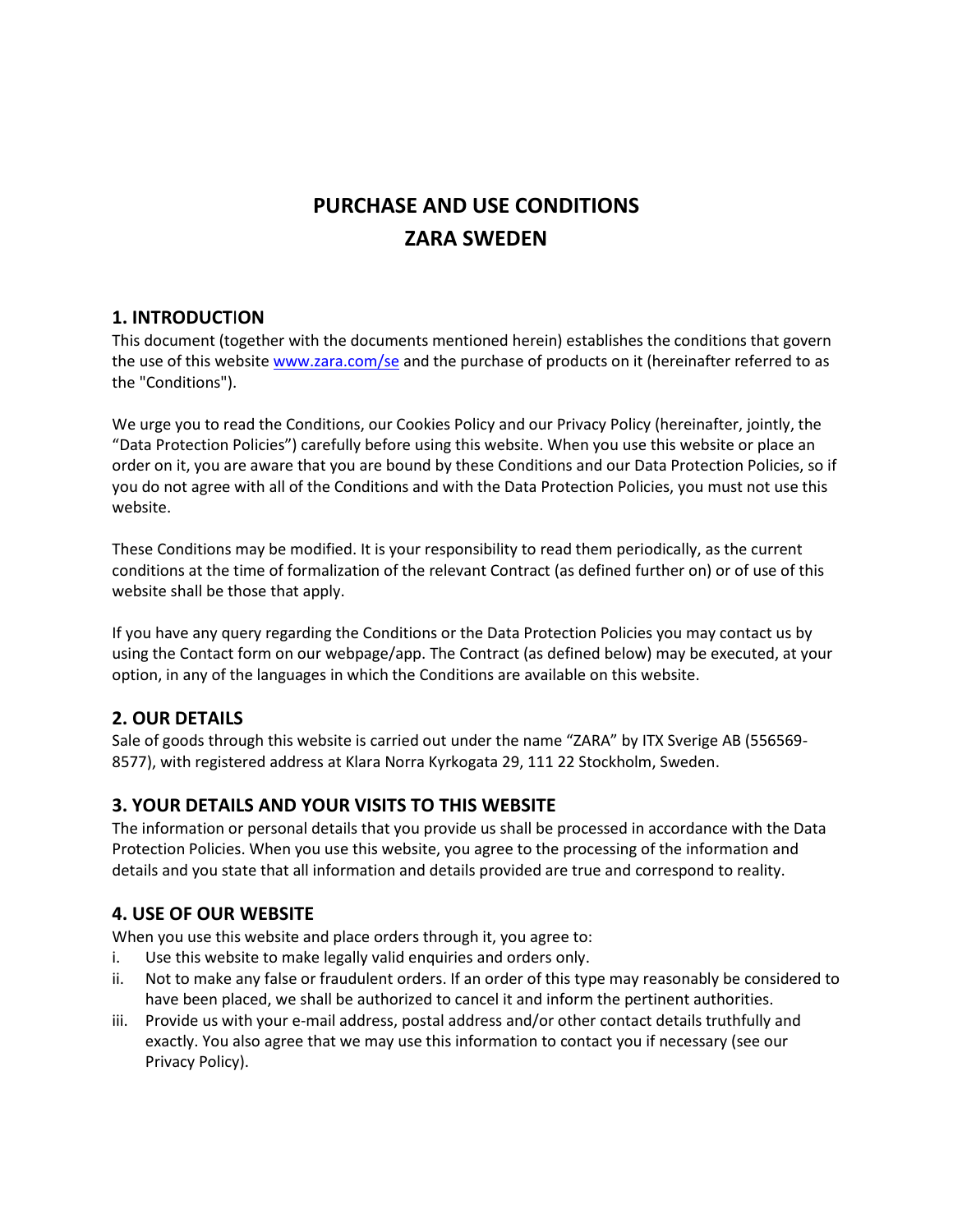If you do not provide us with all the information we need, you cannot place your order. When you place an order on this website, you state that you are over the age of 18 and are legally eligible to enter into contracts.

# **5. SERVICE AVAILABILITY**

The products offered on this website are only available for delivery to locations within Sweden. If you wish to order products from another EU member state outside of Sweden via this website you are of course welcome to do so; however, the ordered products can only be delivered to a ZARA shop or a delivery address within Sweden.

# **6. FORMALISING THE CONTRACT**

The information contained in these Conditions and the details contained on this website do not constitute an offer of sale, rather an invitation to treat. There shall be no contract between you and us in relation to any product until your order has been expressly accepted by us. If your offer is not accepted and your account has already been charged, the amount of the same shall be reimbursed in full.

To place an order, you must follow the online purchasing procedure and click "Authorize payment". After doing so, you will receive an e-mail confirming receipt of your order (the "Order Confirmation"). Keep in mind that this does not mean that your order has been accepted, since it constitutes an offer that you are making to us to buy one or more products. All orders are subject to our approval, which you will be informed of via an e-mail in which we will confirm that the order is being sent (the "Shipment Confirmation"). An electronic ticket with your order details will be attached to the Shipment Confirmation (the "E-ticket"). The contract between us to buy a product (the "Contract") shall be formalized only when we send you the Shipment Confirmation.

Only the products listed in the Shipment Confirmation shall be subject to the Contract. We are not obliged to provide you with any other product that has not been ordered until we confirm that these have been sent in a Shipment Confirmation.

# **7. AVAILABILITY OF PRODUCTS**

All product orders are subject to availability of the same. Along this line, if there are difficulties regarding the supply of products or there are no more items left in stock, we reserve the right to provide you with information on substitute products of the same or higher quality and value that you may order. If you do not wish to order the substitute products, we will reimburse any amount that you may have paid.

# **8. REFUSAL TO PROCESS AN ORDER**

We reserve the right to remove any product from this website at any time and to remove or modify any material or content from the same.

Although we will always do everything possible to process all orders, there may be exceptional circumstances that force us to refuse to process an order after having sent the Order Confirmation, and we reserve the right to do so at any time.

We shall not be liable to you or to any third party for removing any product from this website for removing or modifying any material or content from the website, or not processing an order once we have sent the Order Confirmation.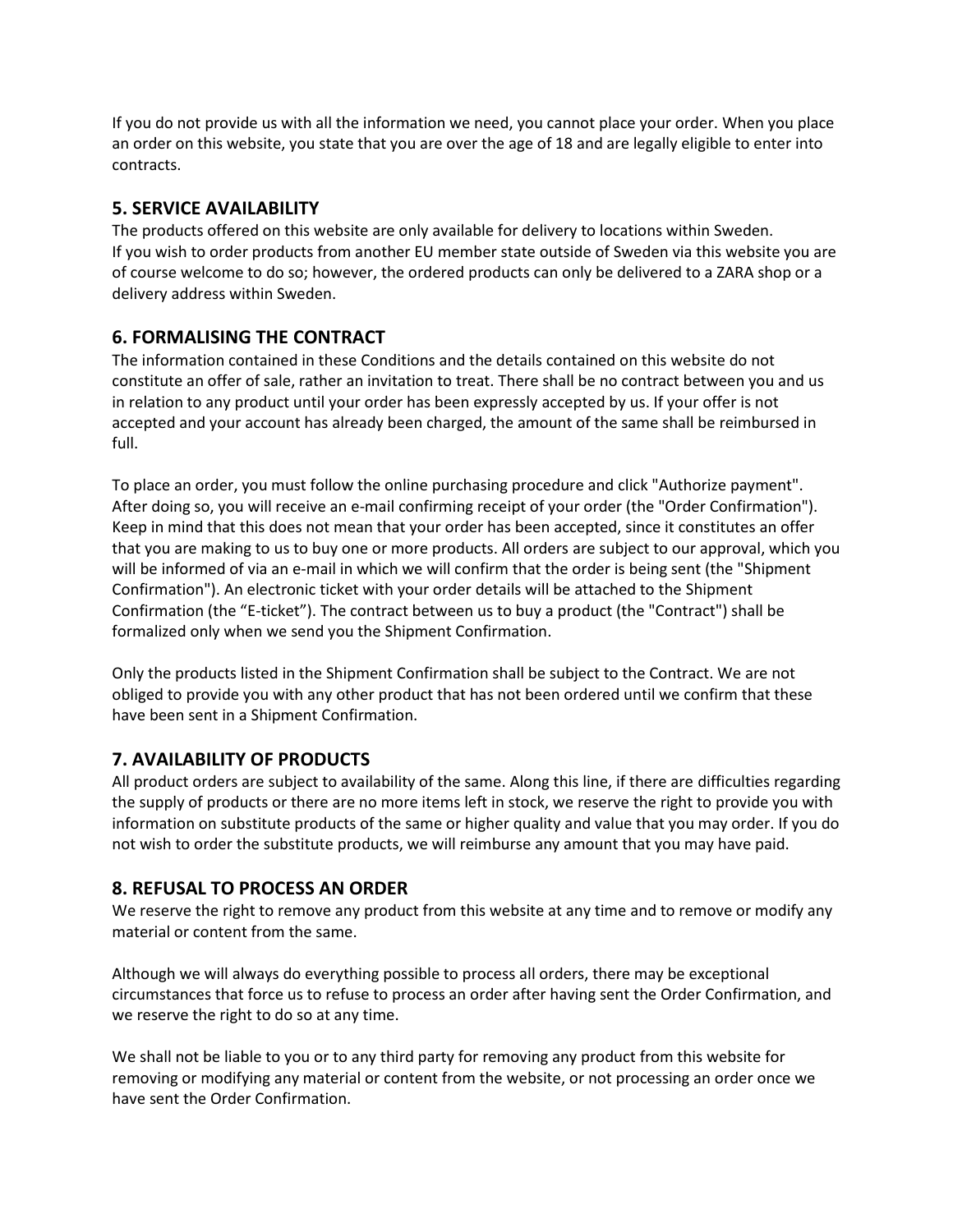### **9. DELIVERY**

#### **9.1 Standard Delivery**

Notwithstanding clause 7 above regarding product availability and save for extraordinary circumstances, we will endeavour to send the order consisting of the product(s) listed in each Shipment Confirmation prior to the date indicated in the Shipment Confirmation in question or, if no delivery date is specified, in the estimated timeframe indicated when selecting the delivery method and, in any case within a maximum period of 30 days from the date of the Order Confirmation.

Nonetheless, there may be delays for reasons such as the customization of products, the occurrence of unforeseen circumstances or the delivery zone. As for the virtual gift card, we will deliver it on the date indicated by you when placing the order.

If for any reason we are unable to comply with the delivery date, we will inform you of that situation and we will give you the option to continue with the purchase, establishing a new delivery date, or cancel the order with full reimbursement of the amount paid. Keep in mind in any case that we do not make home deliveries on Saturdays or Sundays, except in the case of the virtual gift card which will be delivered on the date specified by you. For the purposes of these Conditions, "delivery" shall be understood to have taken place or the order "delivered" as soon as you or a third party indicated by you acquires physical possession of the goods, which will be evidenced by the signing of the receipt of the order at the agreed delivery address. When picking up goods delivered to one of our stores, you must present the QR-code from the electronic receipt to be scanned, after which the order can be picked up.

The virtual gift card will be considered delivered as set out in the Terms of Use of the gift card and, in any case, at the time of sending this to the email address specified by you.

#### **9.2 Instant Delivery**

In case you decide to pick up your order at the store, and such chosen store may offer the "Instant Delivery" service, your order may be delivered before the dates stated in our web.

In case the "Instant Delivery" service has been activated by the store for your order, once this latter has been prepared, we will contact you to let you know that it is ready to be picked up. You may pick up the order either in person (by presenting the order number and a proof of identity) or through someone else, appointed to pick up the order on your behalf. In such case, the appointed person shall present the order number and proof of her identity.

#### **10. INABILITY TO DELIVER**

If it is impossible for us to deliver your order, we will attempt to find a safe place to leave it. If we cannot find a safe place, your order will be returned to our warehouse. We will also leave a note explaining where your order is located and what to do to have it delivered again. If you will not be at the place of delivery at the agreed time, we ask you to contact us to organise delivery on another day.

If after 30 days from the date your order is available for delivery, the order could not be delivered for reasons not attributable to us, we shall assume that you wish to cancel the Contract and it will be terminated. As a result of the termination of the Agreement, we will return to you all payments received from you, including delivery charge (except for any additional costs resulting from your choice of any delivery method other than the ordinary delivery method that we offer) without any undue delay, and at any rate, within 14 days of the date on which this Agreement has been terminated.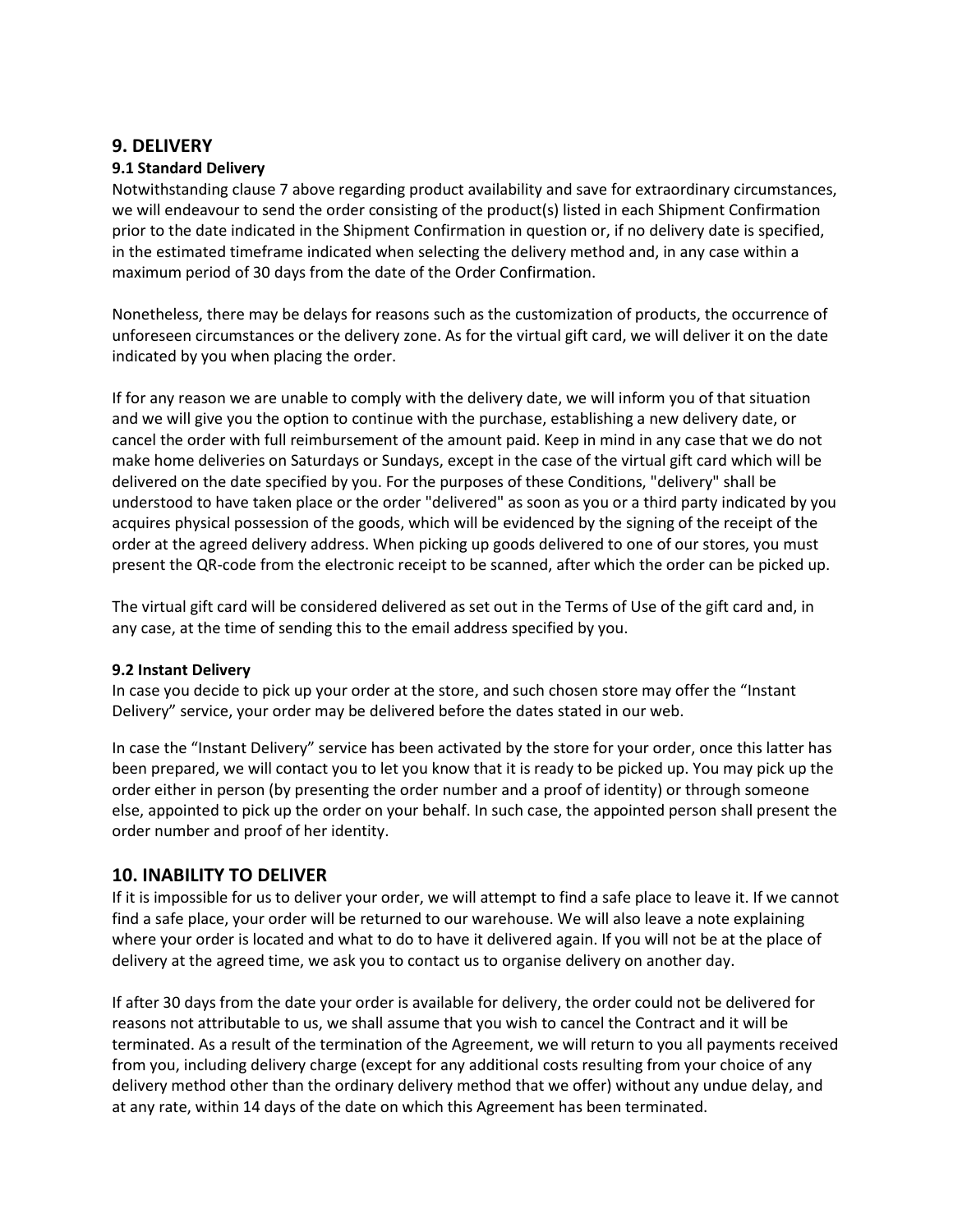Please keep in mind that transport derived from the termination of the Contract may have an additional cost which we will be entitled to pass on you.

This clause does not apply to the virtual gift card, whose delivery is governed by the provisions of the Terms of Use of the Gift Card and the provisions of clause 9 above.

### **11. TRANSMISSION OF RISK AND OWNERSHIP OF THE PRODUCTS**

The product risks shall be your responsibility from the moment of delivery. You will take ownership of the products when we receive full payment of all amounts due in relation to the same, including delivery fees, or at the moment of delivery (as defined in clause 9 above), if that were to take place at a later time.

When returning a product, the responsibility will transfer to us when we receive the product from you; or when we receive it at our address from a courier organized by you, as the case may be. We will not assume any costs or responsibility when the return options are used for anything else than the described return and withdrawal processes.

# **12. PRICE AND PAYMENT**

The price of the products will be as stipulated at all times on our website, except in the case of an obvious error. Although we make every effort to ensure that the prices featured on the web page are correct, error may occur. If we discover an error in the price of any of the products that you have ordered, we will inform you as soon as possible and give you the option of confirming your order at the correct price or cancelling it. If we are unable to contact you, the order will be considered cancelled and all amounts paid will be reimbursed to you in full.

We are not obliged to provide you with any product at the incorrect lower price (even when we have sent the Shipment Confirmation) if the error in the price is obvious and unmistakable and could have reasonably been recognized by you as an incorrect price.

The prices on the website include VAT, but exclude delivery fees, which are added to the total price as indicated in our Shopping Guide - Delivery Fees.

Prices may change at any time. However, except as stipulated above, the changes shall not affect the orders for which we have sent an Order Confirmation. Once you have selected all articles that you wish to buy, those will have been added to your basket and the next step will be to process the order and make payment. To that end, you must follow the steps of the purchase process, filling up or verifying the information requested in each step. Furthermore, throughout the purchase process, before payment, you can modify the details of your order. You are provided with a detailed description of the purchase process in the Shopping Guide. Also, if you are a registered user, a record of all the orders placed by you is available in "My Account" area.

You may use, as payment method, the cards Visa, Mastercard, American Express, Klarna, PayPal and Apple Pay (via IOS App). Please note that the option **Change of size** will not be available when PayPal or Apple Pay has been used for the purchase. Also, you can pay all or part of the price of your purchase with a gift card or a voucher of ZARA issued by ITX Sverige AB.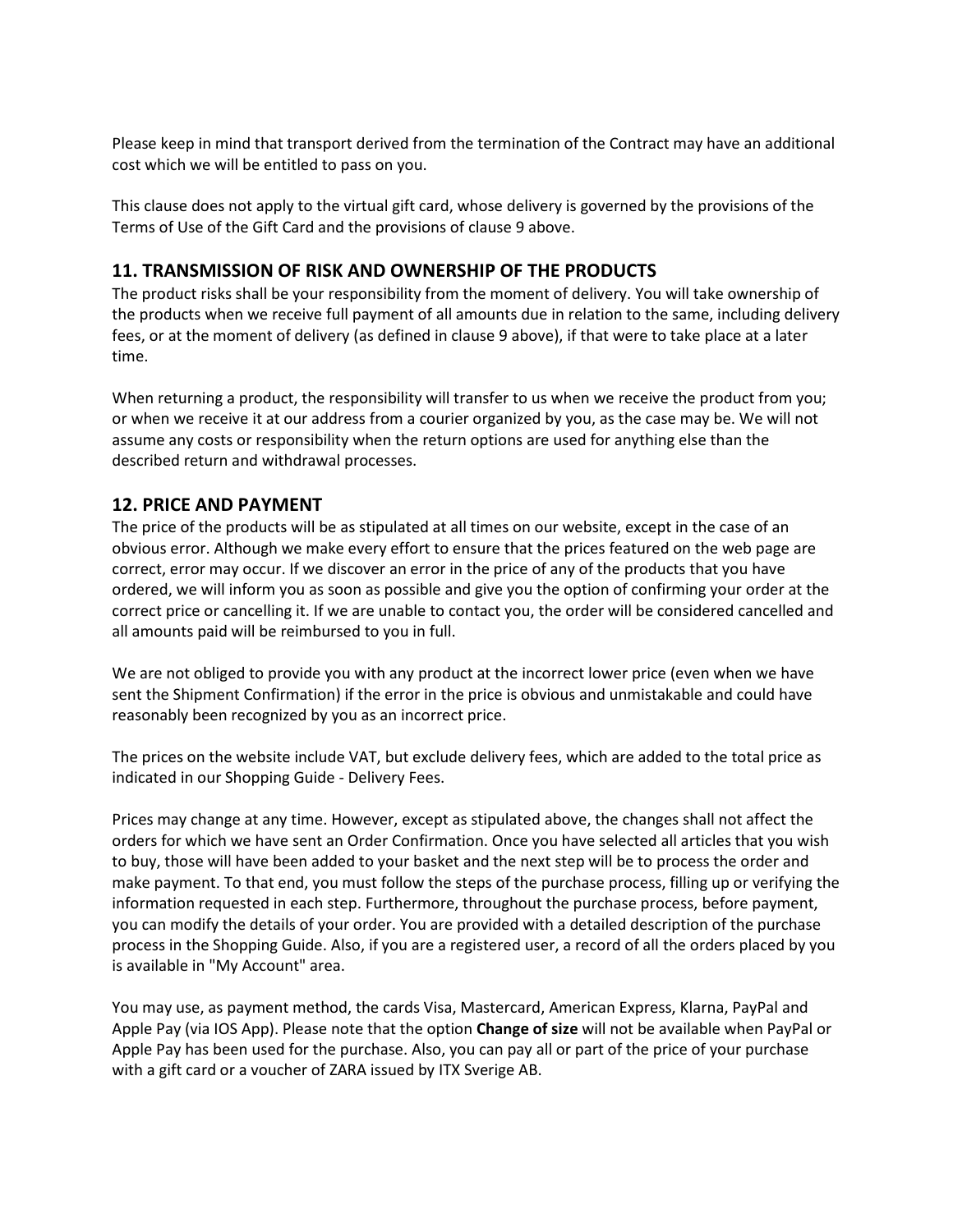Please be informed that Fashion Retail, S.A. with corporate seat at Avenida de la Diputación, Edificio Inditex, Arteixo, A Coruña (Spain) registered in the commercial register of A Coruña, vol. 3425, page 49, C-47731, 1st entry, and tax identification number A-70301981 will collect and make refunds on behalf of ITX Sverige AB (556569-8577) in relation to all payments made through this online platform.

To minimize the risk of non-authorized access, your credit card details will be encrypted. Once we receive your order, we will make a pre-authorization on your card to ensure that there are sufficient funds to complete the transaction. The charge on your card will be made at the time your order leaves our warehouse.

If your payment method is Klarna or PayPal, the charge will be made when we confirm your order. When you click "Authorize payment", you are confirming that the credit card is yours or you are the rightful holder of the gift card or the voucher. Please note that when using Klarna or PayPal as payment method, the option of Change of size under 15.5 below cannot be used.

Credit cards are subject to verification and authorization by the card issuing entity, but if the entity does not authorize the payment, we shall not be liable for any delay or failure to deliver, and we will be unable to formalize any Contract with you.

You expressly authorize us to issue the invoice for payment electronically. This notwithstanding, you may freely indicate at any time your desire to obtain a paper invoice, in which case we will issue it and send it to you in said requested format.

#### **Ordering and payment through electronic devices in store**

If you are placing your order through one of the electronic devices available for this purpose at certain stores, you must follow the steps of the purchase process that appear on the device, completing or verifying the information requested in each step. Throughout the purchase process, before payment, you can modify the details of your order. You will choose your payment method, and whether or not you require a gift receipt (if one is available), before you place your order. Please note that a binding order is placed at the time that you press the relevant "Authorize Payment" button on the device screen, and you are required to pay for your order once it has been placed.

Payment can be made by Visa, Mastercard, or American Express, and the above provisions regarding validation checks and authorization of your card will apply. Please observe that gift cards cannot be used as payment method when placing an order through electronic devices in the stores. You may also be given the option to pay for your order at the till, in which case, your payment can be made by any of the means of payment available in those stores.

#### **13. BUYING GOODS AS A GUEST**

The functionality of buying goods as a guest is also available on the website. Under this type of purchase, only such data which are essential to process your order will be requested from you. Upon completion of the purchase process, you will be offered the possibility of registering as a user or continue as a non-registered user.

#### **14. VALUE ADDED TAX**

All purchases done through this website/App are subject to the statutory Value Added Tax (VAT). The prices displayed on this website/App include VAT.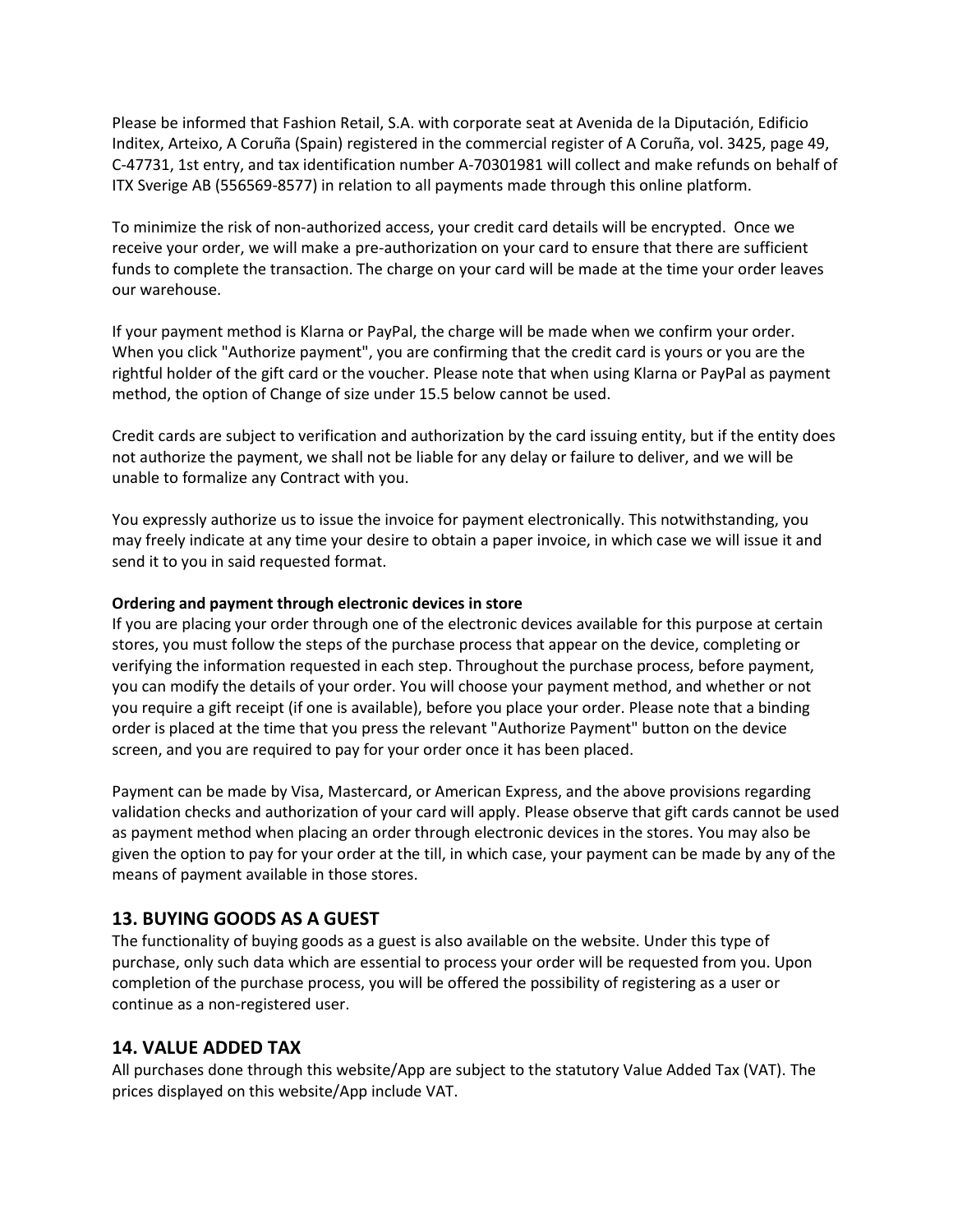# **15. EXCHANGE/RETURN POLICY**

#### **15.1 Legal right of withdrawal**

#### Right of withdrawal

If you are contracting as a consumer, you have the right to withdraw from the Contract, within 14 days, without giving any reason.

The withdrawal period will expire after 14 days from the day on which you acquired, or a third party other than the carrier and indicated by you acquires, physical possession of the goods or in case of multiple goods in one order delivered separately, or after 14 days from the day on which you acquired, or a third party other than the carrier and indicated by you acquires, physical possession of the last good.

To exercise the right of withdrawal, you may notify us at ITX Sverige AB, at the address c/o Fashion Retail S.A., Avda. de la Diputación, Edificio Inditex, 15142 Arteixo (A Coruña), Spain, or by writing to us using our Contact form on our webpage/app, of your decision to withdraw from this Contract by an unequivocal statement (for example a letter sent by post or email). You may use the model Return form as set out as Annex 1, but it is not obligatory.

To meet the withdrawal deadline, it is sufficient for you to send your communication concerning your exercise of the right of withdrawal before the withdrawal period has expired.

#### Effects of withdrawal

If you withdraw from this Contract, we shall reimburse to you all payments received from you, including the costs of delivery to the original delivery place (with the exception of the supplementary costs resulting from your choice of a type of delivery other than the least expensive type of standard delivery offered by us) without undue delay and in any event not later than 14 days from the day on which we are informed about your decision to withdraw from this Contract. We will carry out such transaction using the same means of payment as you used for the initial transaction. In any event, you will not incur any fees as result of such reimbursement. Notwithstanding the foregoing, we may withhold reimbursement until we have received the goods back or you have supplied evidence of having returned the goods, whichever is the earliest.

You can hand over the goods to us at any ZARA store in Sweden, or by sending it to us yourself or use the delivery method provided by us as described in the Shipment Confirmation. If you select to return your goods at a ZARA store, your return is free of charge. If you select to return your goods via you nearest drop-off point a fixed sum to cover the cost of the delivery will be deducted from the amount refunded to you. Regardless of which method you choose to return your goods, the goods must be returned without undue delay and in any event not later than 14 days from the day on which you communicate your withdrawal from this Contract to us.

Please note that in respect of returns of products that originally were placed through an electronic device in a store, and which were paid for at the till of that store as under **Ordering and payment through electronic devices in store** above, such can only take place in a ZARA store in Sweden, excluding other methods of return.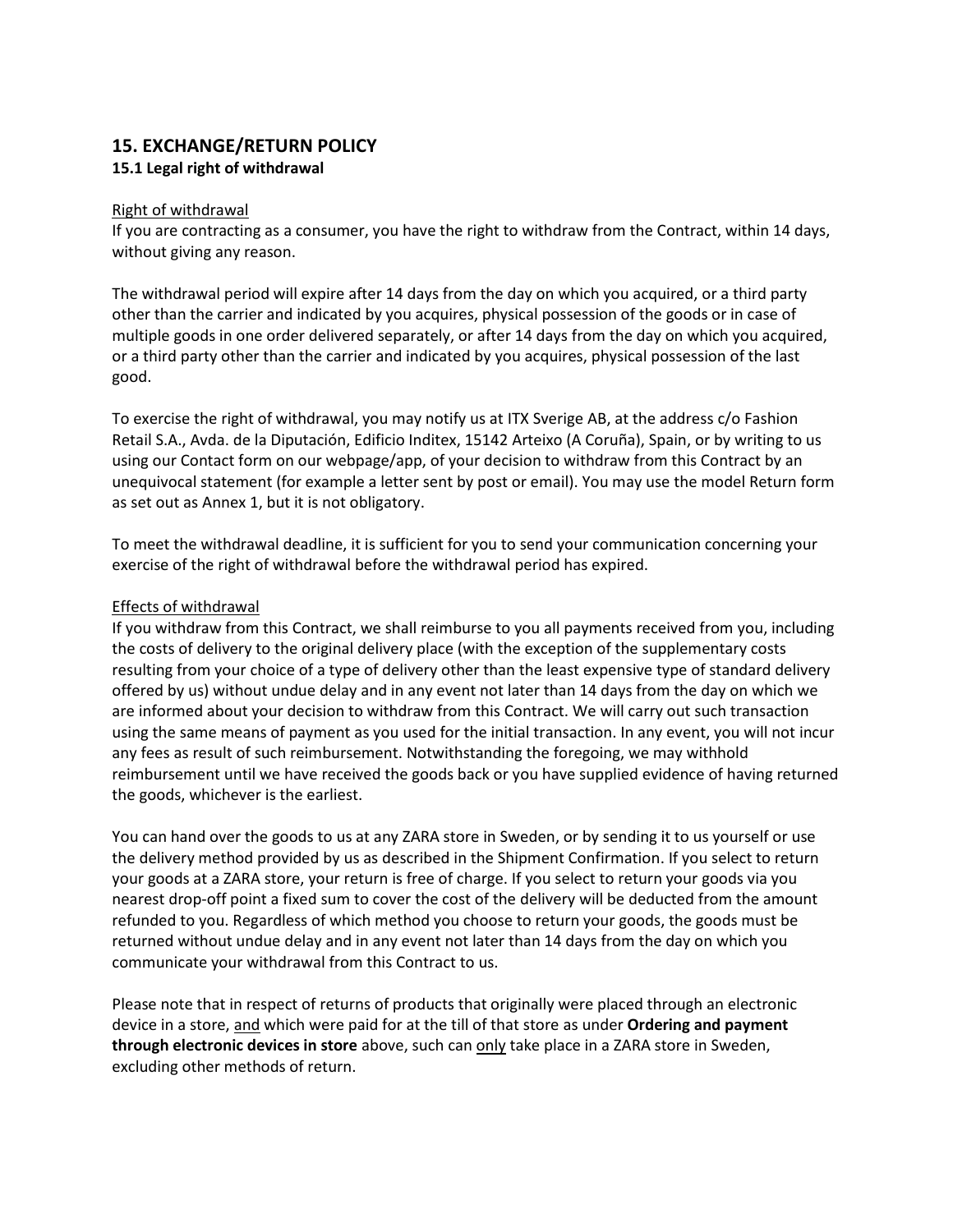When returning a product in a store, you must present the E-ticket attached to the Shipment Confirmation either in digital form on your mobile device or by providing us with a print out of it. When you return a product by sending it to us, you must include a print-out of the E-ticket attached to the Shipment Confirmation.

The deadline is met if you hand back the goods or supplied evidence of having done so before the period of 14 days has expired.

Unless you hand the goods over in a ZARA store in Sweden or use the delivery method provided by us as described in the Shipment Confirmation, you shall yourself bear the risk and direct cost for returning the goods. In this case, you shall return the product together with a print-out of the E-ticket attached to the Shipment Confirmation.

You are only liable for any diminished value of the goods resulting from the handing other than what is necessary to establish the nature, characteristics and functioning of the goods.

#### **15.2 Contractual right of withdrawal**

In addition to the legally recognized right to cancel for consumers and users, mentioned in clause 15.1 above, we also grant you a period of 30 days calculated from the date of Shipment Confirmation to return the products (except those mentioned in clause 15.3 below, for which the right to cancel is excluded), the legal right of withdrawal and the contractual right of withdrawal therefore partly run in parallel and are calculated from different points in time. The return of the gift card is governed by the Terms of Use of the Gift Card.

In case you return the goods within the contractual term of the right of withdrawal, but once the statutory period has expired, you will get reimbursed, only, with the amount paid for said products (excluding the costs of original delivery). If you select to return the goods to any ZARA store within Sweden, you can do so free of charge. If you select to use the delivery method provided by us as described in the Shipment Confirmation, a fixed sum will be deducted from your refund to cover the direct cost of the return. You will be responsible for the risk and the direct costs of returning the product when you arrange and pay for the return yourself using any other method than the ones listed above.

You may exercise your right of withdrawal in accordance with the provision of clause 15.1 above, however should you inform us about your intention of withdrawing from the Contract after the legal term for withdrawal, you shall, in any case, hand the goods over to us, including E-ticket verification as relevant, within the 30 day term as from the date of Shipment Confirmation.

#### **15.3 Common provisions**

You shall not have the right to cancel the Contract when it is for the delivery of any of the following Products:

- i. Customised items
- ii. Music CDs/DVDs without their original wrapping.
- iii. Sealed goods which are not suitable for return due to hygiene reasons and were unsealed after delivery.

Your right to cancel the Contract shall apply exclusively to the products that are returned in the same conditions in which you received them.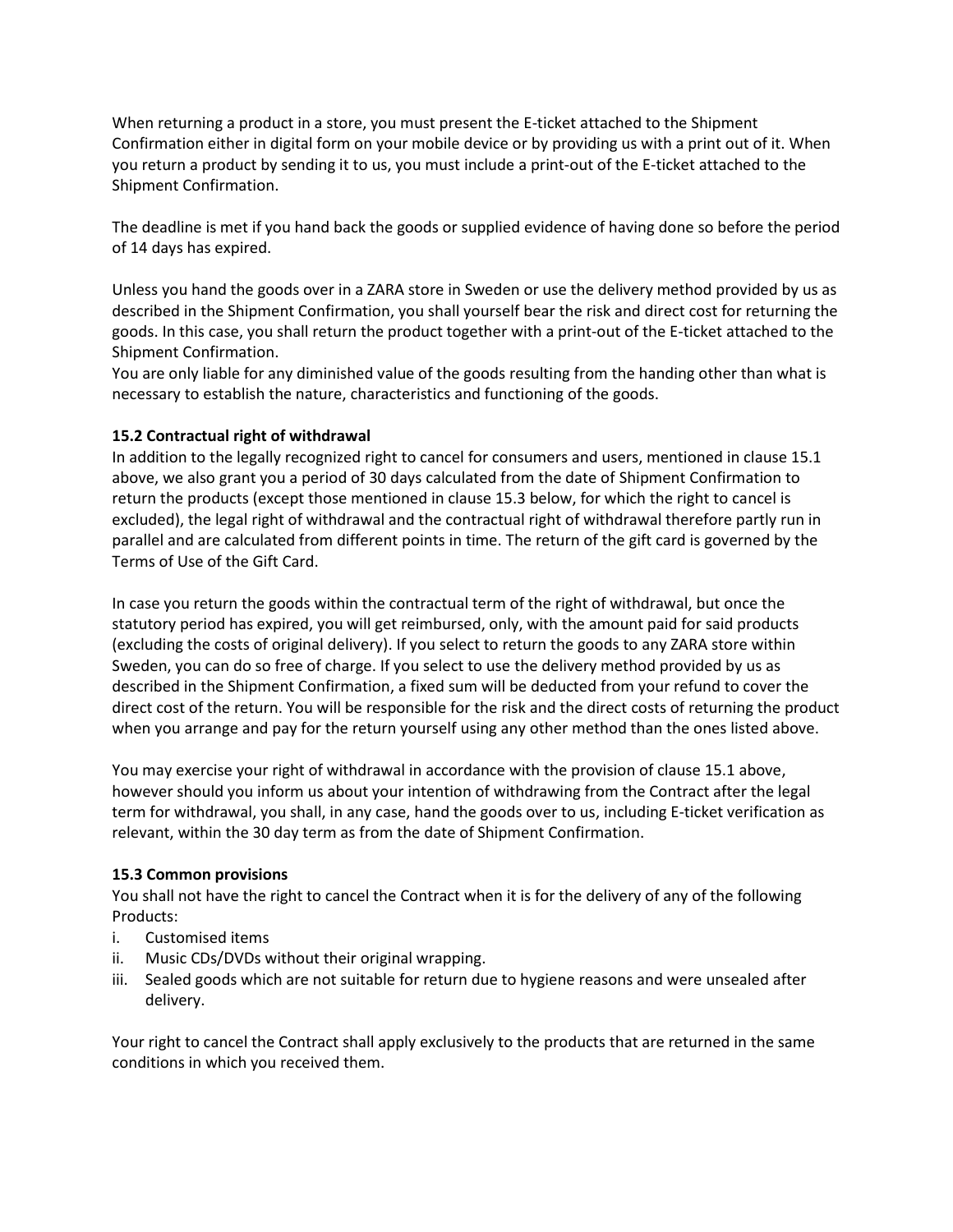No reimbursement will be made if the product has been used more than just inspecting it in such a way it could have been done in a physical store, for products that are not in the same condition as when they were delivered or when they have been damaged, so take care of the products(s) while in your possession. Please return the products using or including all their original packaging, instructions, and other documents, if any, accompanying the products.

You may return any product at the relevant section in any ZARA store (except outlet stores) in the country where your product was delivered. When making the return in a store you should go to such store and present together with the product, the E-ticket that was attached to the Shipment Confirmation, which is also saved under your account on our website, and on the ZARA mobile app. You can present the E-ticket either by showing it in digital form on your mobile phone, or by bringing to the store a print-out of the E-ticket.

The above option will not entail any additional costs for you.

Please, remember that you will be responsible for the contents of the return package. In the event there is an error in the content of the return package not attributable to ZARA, we will be entitled to pass on the corresponding costs to you if it is possible to manage the return of the package to your attention. We are therefore not responsible for any goods in the return package that do not form part of the concerned transaction to which the goods are related.

You additionally have the option to exercise your legal and contractual right of withdrawal by organizing the transport of the returned goods yourself. In the event you choose to organise the transport of the returned goods yourself, you will be responsible for the return costs and you shall include a print-out of the E-ticket with your returned product. Please bear in mind that if you wish to return the goods to us freight collect we may charge you any costs incurred in such return.

Please note that, if you exercise the legal or contractual right of withdrawal and you are the one who organises the transport of the returned goods, we cannot assume the risk on the return package.

After examining the article, we will inform you of whether you have the right to reimbursement of the amounts paid. Delivery costs will be reimbursed when the right of withdrawal is exercised within the statutory period and all the goods in which the relevant parcel consists of are returned. The refund will be paid as soon as possible and, in all cases, within 14 days from the date on which you notified us of your intention to cancel. Notwithstanding the foregoing, we may withhold the reimbursement until we have received the goods back, or until you have supplied evidence of having returned the goods, whichever is the earliest. The refund will always be paid using the same payment means you used to pay for your purchase. Nothing in this clause affects your statutory rights.

If you have any questions, you can contact us on our Contact form on our webpage/app.

#### **15.4 Returns of defective products**

In the cases in which you consider that at the moment of delivery the product is not as stipulated in the Contract, you must contact us immediately on our Contact form on our webpage/app, providing the product details and the damage sustained.

The product is returned by your sending it to us, alternatively at any ZARA store in Sweden.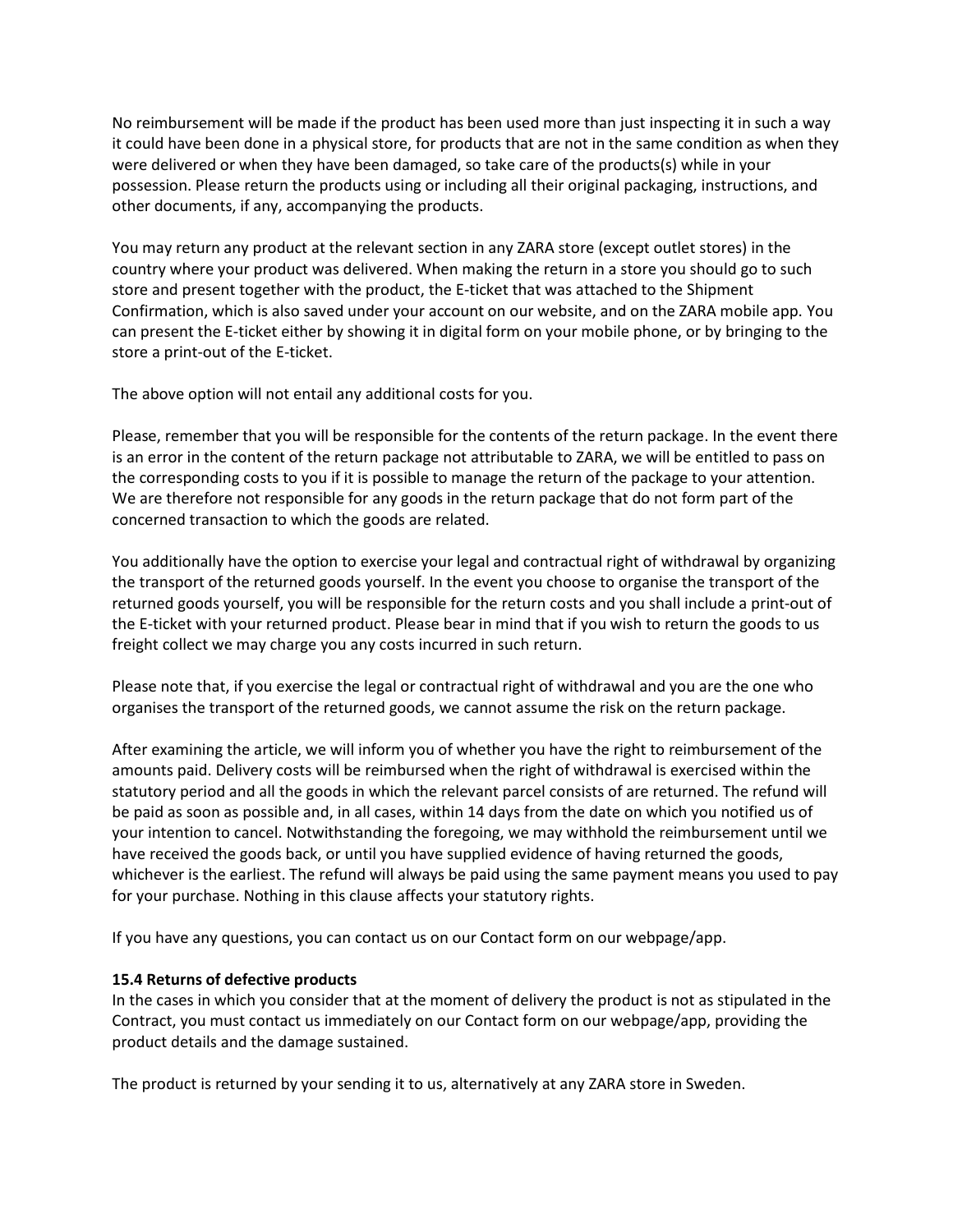We will carefully examine the returned product and will notify you by e-mail within a reasonable period if the product may be refunded or replaced (as appropriate). The refunding or replacement of the article shall take place as soon as possible and in all cases within 14 days from the date on which we send you an email confirming that the refund or replacement of the product is going ahead.

The amounts paid for the products returned due to any damage or defect, when it actually exists, will be reimbursed in full, including the delivery costs related to sending the article and the reasonable costs to you for returning it to us. The refund shall be paid by the same payment means you used to pay from the purchase. All rights recognized in current legislation shall in any case be safeguarded.

#### **15.5 Change of size**

If you decide that the item that you have purchased is in the wrong size for you, then you may be able to request a change in its size, without having to pay an additional delivery charge for the new item being sent to you provided you return the original item.

This is regardless of your right of withdrawal, which will continue to exist legally and contractually. You can request the change of size via the "Orders and Exchanges" section of "My account" on this website.

You should select the new size of your item, and provided that

- (i) It is the same item,
- (ii) its price on the website is equal to or greater than the price that you paid for the original item (but please note, in this case only, you will not be charged for the price) and
- (iii) only certain means of payment have been used (please see Clause 12 of these Terms and Conditions for further information), then you will be able to request the change in size. Please note that the option for you to change the size of your original item will only be displayed as being available when all of these conditions are met.

Once you have requested the change and selected the appropriate return method, you must return the original item without any undue delay, and in any event within a maximum period of 14 calendar days from the change request in the website. This will not generate any additional costs for you.

If you return the item in any ZARA store in Sweden, you should present with the item along with the Eticket attached to the Shipment Confirmation either in digital form on your mobile device or by providing us with a print out of it. When you return a product by sending it to us, you must include a print-out of the E-ticket attached to the Shipment Confirmation. Please see the directions on the "Orders and exchanges" section of this website.

After you have chosen your return method, we will send the new order with the item in the revised size within 2-3 working days from the date of the request of the change, and in any event within a maximum period of 30 days from that date. This option will not present an extra cost to you. This new order is governed by the provisions of the Terms and Conditions, including the exercise of the right of withdrawal.

Please note that if after 14 calendar days from the change request in the website, you have not returned the original item, we are entitled to charge the costs corresponding to the new order placed, subject to the provisions of the Terms and Conditions.

#### **15.6 Right of withdrawal and return for orders from abroad**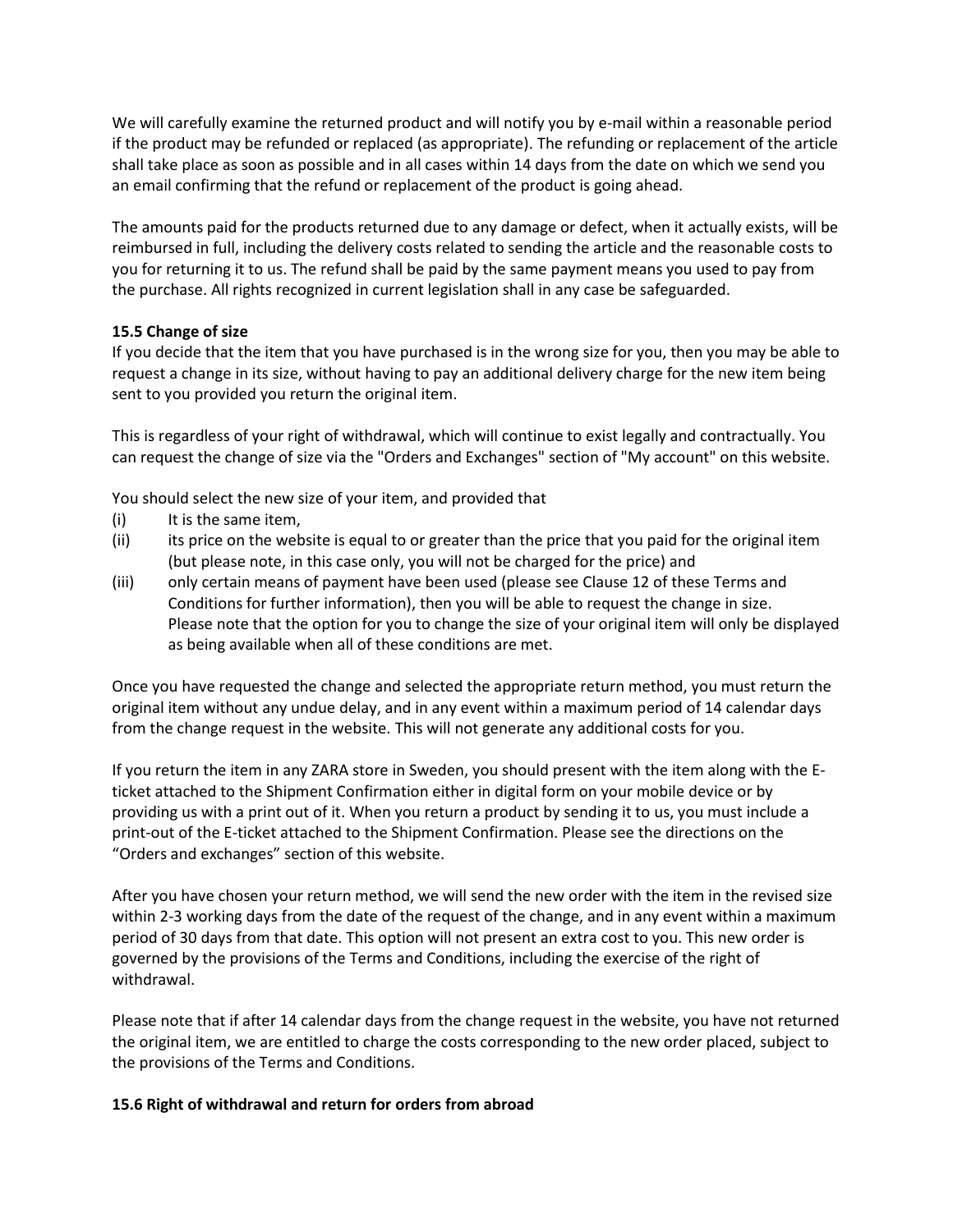If you have ordered products from an EU country other than Sweden, keep in mind that return by courier under this **EXCHANGE/RETURN POLICY** section, applies only from such original delivery point in Sweden.

At the same time we would like to inform you that we are under no circumstances (with exception of clause 15.4 to which this clause 15.6 does not apply) obliged to pay shipping costs to destinations other than the original delivery address nor the return costs from destinations outside Sweden.

# **16. LIABILITY AND WAIVING LIABILITY**

Unless otherwise indicated expressly in these Conditions, our liability regarding any product acquired on our website shall be limited strictly to the price of purchase of said product.

Notwithstanding the above, our liability shall not be waived nor limited in the following cases:

- i. In case of death or personal harm caused by our negligence;
- ii. In case of fraud or fraudulent deceit; or
- iii. In any case in which it were illegal or illicit to exclude, limit or attempt to exclude or limit our liability.

Notwithstanding the paragraph above, and to the extent legally allowed, and unless these Conditions indicate otherwise, we shall not accept any liability for the following losses, regardless of their origin:

- i. loss of income or sales;
- ii. loss of business;
- iii. loss of profits or contracts;
- iv. loss of forecast savings;
- v. loss of data; and
- vi. loss of management time or office hours.

Due to the open nature of this website and the possibility of errors in storage and transmission of digital information, we do not guarantee the accuracy and security of the information transmitted or obtained by means of this website, unless otherwise indicated expressly.

All product descriptions, information and materials shown on this website are provided "as is", with no express or implied guarantees on the same, except those legally established. In this sense, if you are contracting as a consumer or user, we are obliged to deliver goods that are in conformity with the Contract, being liable to you for any lack of conformity which exists at the time of delivery.

It is understood that the goods are in conformity with the Contract if they:

- (i) comply with the description given by us and possess the qualities that we have presented in this website,
- (ii) are fit for the purposes for which goods of the kind are normally used and
- (iii) show the quality and performance which are normal in goods of the same type and can which can reasonably be expected. To the extent permitted by law, we exclude all guarantees, except those that may not be excluded legitimately in favor of consumers and users.

The products that we sell, especially artisan products, often have the characteristics of the natural materials used in manufacturing them.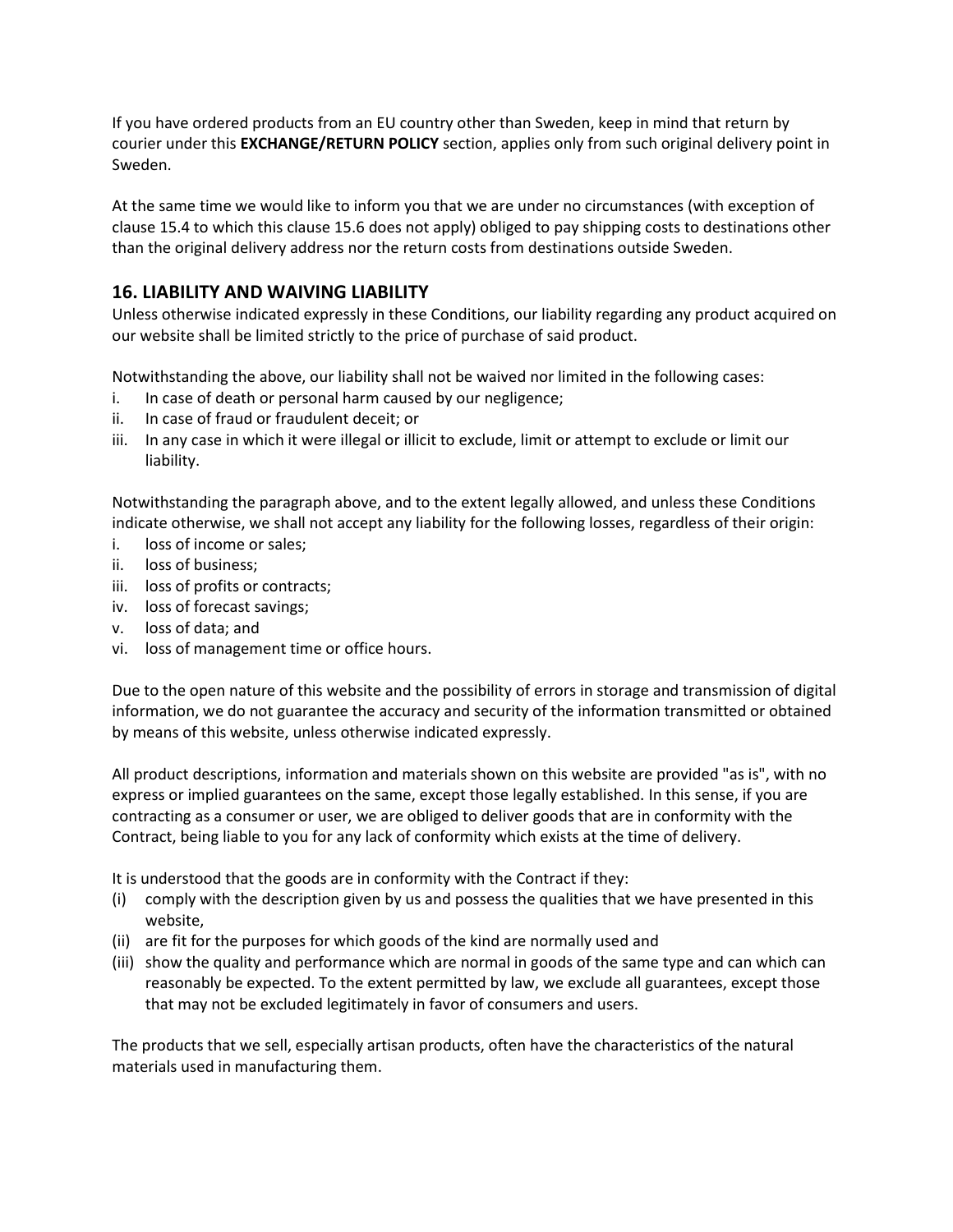These characteristics, such as variations in grain, texture, knots and color, may not be considered defects or damage. On the contrary, you must count on their presence and appreciate them. We select only products of the highest quality but natural characteristics are inevitable and should be accepted as part of the individual appearance of the product.

The provisions in this clause shall not affect your rights as a consumer and user, nor your right to cancel the Contract.

### **17. INTELLECTUAL PROPERTY**

You recognize and agree that all copyrights, registered trademarks and other intellectual property rights to the materials or contents provided as part of the website belong to us at all times or to those who grant us license for their use. You may use said material only to the extent that we or the usage licensers authorize it expressly. This does not prevent you from using this website to the extent necessary to copy the information on your order or contact details.

### **18. VIRUSES, PIRACY AND OTHER COMPUTER ATTACKS**

You must not make undue use of this website by intentionally introducing a virus, Trojan horse, worm, logic bombs or any other software or technologically damaging or harmful material. You shall not attempt to make unauthorized access to this website, the server on which the site is housed or any server, computer or database related to our website. You agree not to attack this website through any attack of denial of service or an attack of distributed denial of service.

Failure to comply with this clause shall be considered an infraction as defined under the applicable regulations. We will report any failure to comply with this regulation to the corresponding authorities, and we will co-operate with them to determine the identity of the attacker. Likewise, in the event of failure to comply with this clause, authorization to use this website shall be suspended immediately. We shall not be held liable for any damage or harm resulting from a denial of service attack, virus or any other software or technologically damaging or harmful material that may affect your computer, IT equipment, data or materials as a result of using this website or downloading content from the same or those to which this site redirects you.

#### **19. LINKS FROM OUR WEBSITE**

If our website contains links to other websites and third-party materials, said links are provided for information purposes only and we have no control what so ever over the content of those websites or materials. Therefore, we shall not accept any liability for any damage or harm deriving from their use.

#### **20. WRITTEN COMMUNICATION**

The applicable regulations require that some of the information or notification that we send to you be in written form. By using this website, you agree that most of the communication with us will be electronic. We will contact you by e-mail or we will provide you information by posting alerts on this website. For contractual purposes, you agree to use this electronic means of communication and accept that all contracts, notifications, information and other communication that we send you electronically complies with the legal requirements of providing it in writing. This condition will not affect your rights as recognized by law.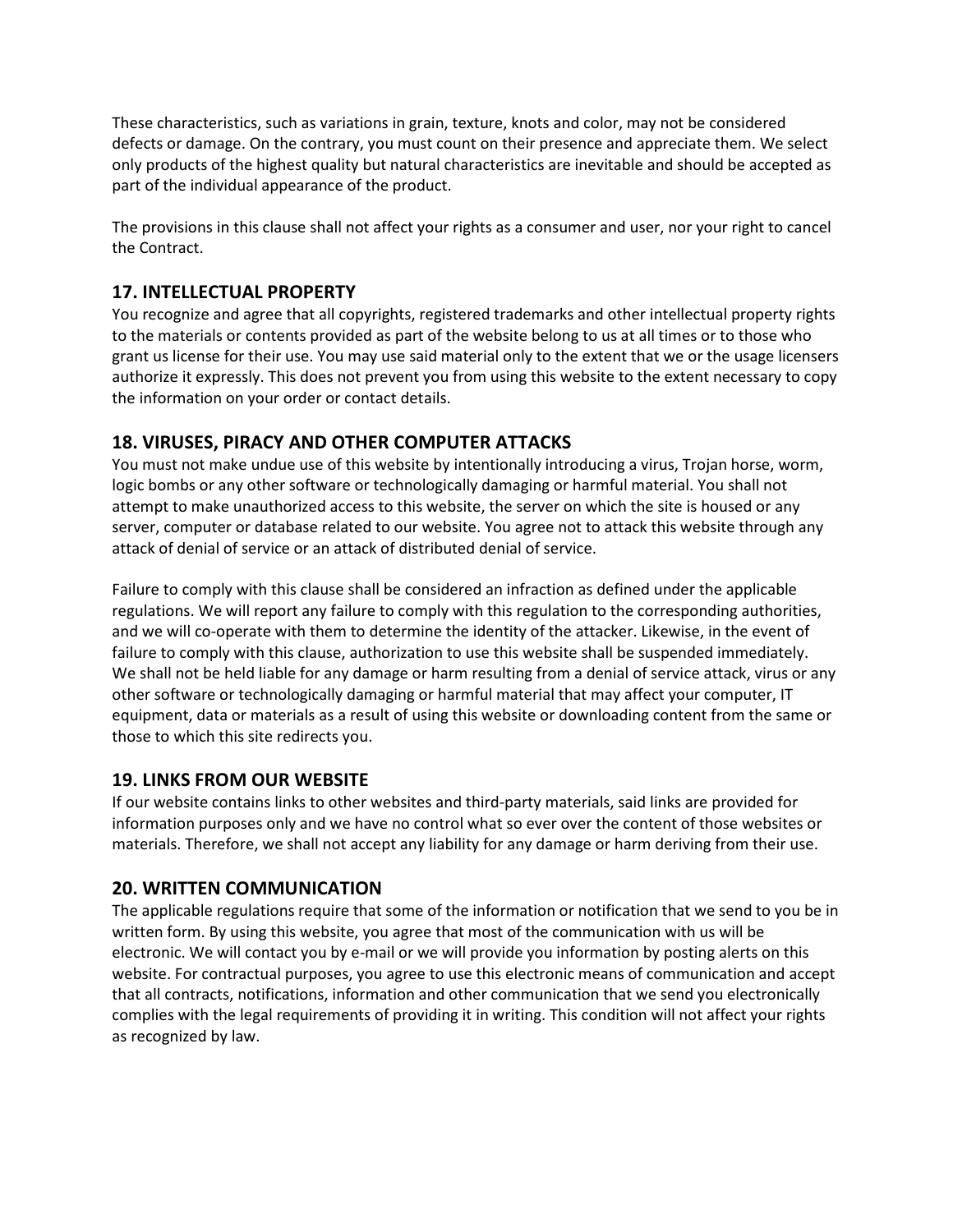### **21. NOTIFICATIONS**

The notifications that you send us must be sent preferably through our Contact form on our webpage/app. Pursuant to the provisions in clause 20 above, and unless otherwise stipulated, we may send you notifications either by e-mail or to the postal address you provided us when placing an order.

It shall be understood that the notifications have been received and have been carried out correctly as soon as they are posted on our website, 24 hours after they have been sent by e-mail, or three days after the postage date on any letter. As proof that the notification has been sent it shall be sufficient to prove, in the case of a letter, that it was correctly addressed, that the correct postage was paid and that it was duly delivered to the post office or to a mail box, and in the case of an email, that the notification was sent to the email address specified by the recipient.

# **22. TRANSFER OF RIGHTS AND OBLIGATIONS**

The Contract is binding for both you and us, as well as for our respective successors, transferees and heirs.

You may not transmit, cede, levy or in any other way transfer a Contract or any of the rights or obligations derived from the same, without having obtained our written consent in advance. We may transmit, cede, levy, subcontract or in any other way transfer a Contract or any of the rights or obligations derived from the same, at any time during the life of the Contract. To avoid any doubt, said transmissions, cessions, levies or other transfers shall not affect the rights that, as applicable, you have as a consumer recognised by law or cancel, reduce or limit in any way the express and tacit guarantees that we may have given you.

# **23. EVENTS BEYOND OUR CONTROL**

We will not be liable for any non-compliance or delay in compliance with any of the obligations we assume under a Contract when caused by events that are beyond our reasonable control ("Force Majeure").

Force Majeure shall include any act, event, failure to exercise, omission or accident that is beyond our reasonable control, including, among others, the following:

- i. Strike, lockout or other forms of protest.
- ii. Civil unrest, revolt, invasion, terrorist attack or terrorist threat, war (declared or not) or threat or preparation for war.
- iii. Fire, explosion, storm, flood, earthquake, collapse, epidemic or any other natural disaster.
- iv. Inability to use trains, ships, aircraft, motorized transport or other means of transport, public or private.
- v. Inability to use public or private telecommunication systems.
- vi. Acts, decrees, legislation, regulations or restrictions of any government or public authority.
- vii. Strike, failure or accident in maritime or river transport, postal transport or any other type of transport.

It shall be understood that our obligations deriving from Contracts are suspended during the period in which Force Majeure remains in effect, and we will be given an extension of the period in which to fulfil these obligations by an amount of time equal to the time that the situation of Force Majeure lasted. We will provide all reasonable resources to end the situation of Force Majeure or to find a solution that enables us to fulfil our obligations by virtue of the Contract despite the situation of Force Majeure.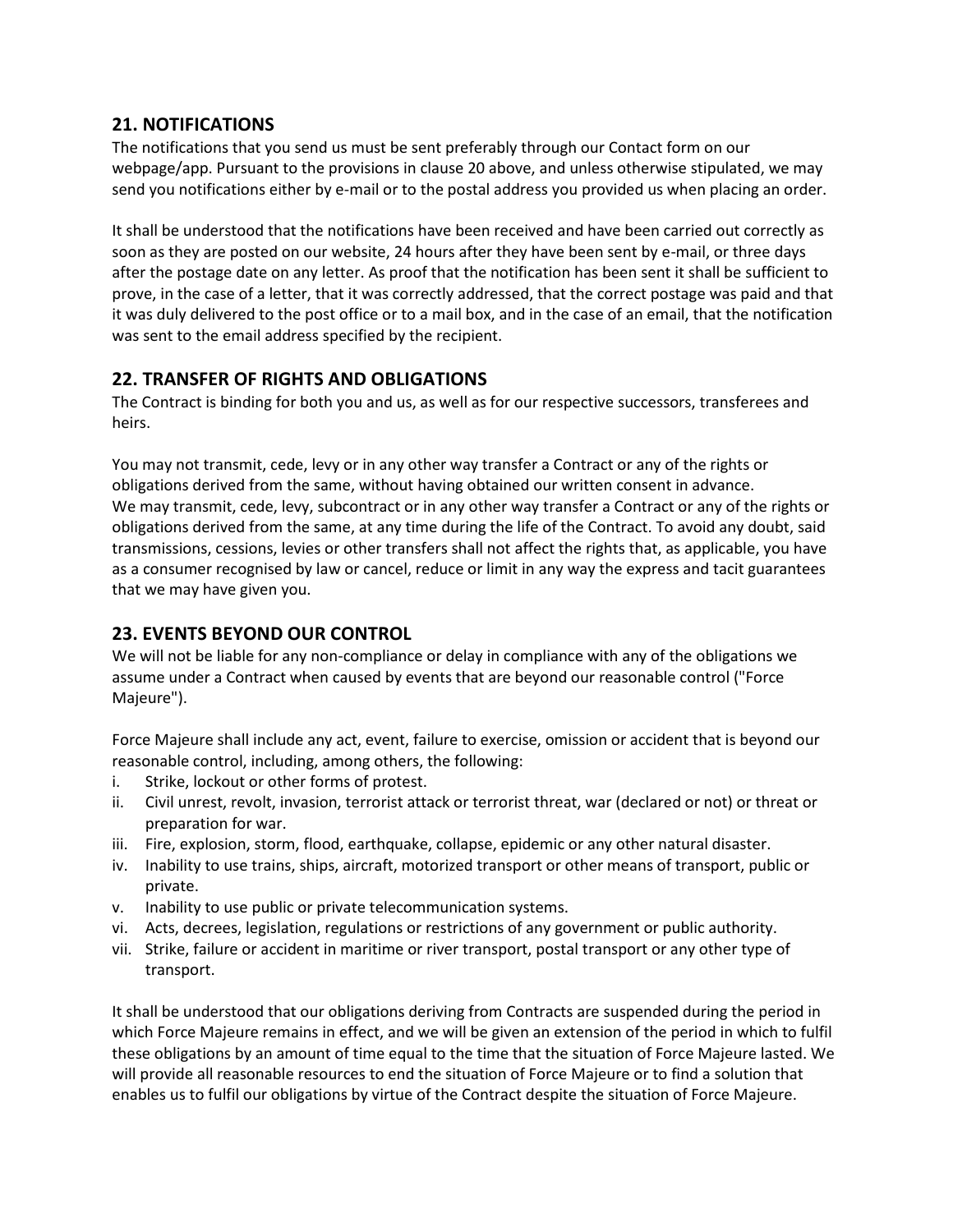# **24. WAIVING RIGHTS**

The lack of requirement on our part for strict compliance on your part with any of the obligations assumed by you by virtue of a Contract or of these Conditions or a lack of exercising on our part of the rights or actions that correspond to us by virtue of this Contract or of the Conditions shall not constitute the waiving or limitation of said rights or actions, nor exonerate you from fulfilling said obligations. The waiving on our part of a specific right or action shall not constitute the waiving of other rights or actions derived from the Contract or from the Conditions.

The waiving on our part of any of these Conditions or of the rights or actions derived from the Contract shall not take effect unless expressly stipulated that it is a waiving of rights and is formalized and notified to you in accordance with the provisions of the Notifications section above.

# **25. PARTIAL ANNULMENT**

Should any of these Conditions or any provision of a Contract be declared null and void by firm resolution from the corresponding authority, the remaining terms and conditions shall remain in effect without being affected by said declaration of annulment.

### **26. ENTIRE AGREEMENT**

These Conditions and any document referenced in the same constitute the entire agreement between you and us as regards the purpose of the same, replacing any previous pact, agreement or promise made between you and us verbally or in writing.

You and ourselves acknowledge that we have agreed to enter into the Contract without depending on any declaration or promise made by the other party or that could have been inferred from any statement or document in the negotiations entered into by the two parties prior to said Contract, except those expressly mentioned in these Conditions.

Neither you nor ourselves shall take any action regarding any untrue statement made by the other party, verbally or in writing, prior to the date of the Contract (unless said untrue statement was made fraudulently) and the only action that may be taken by the other party shall be due to breach of contract in accordance with the provisions of these Conditions.

# **27. OUR RIGHT TO MODIFY THESE CONDITIONS**

We have the right to review and modify these Conditions at any time.

You are subject to the policies and Conditions in effect at the moment in which you use this website or place each order, except when by law or decision of governmental entities we must make changes retroactively to said policies, Terms or Privacy Statement, in which case the possible changes will also affect orders made previously by you.

# **28. APPLICABLE LEGISLATION AND JURISDICTION**

The use of our website and the product purchase contracts through said website shall be governed by Swedish law.

Any controversy that arises or is related to the use of the website or said contracts shall be subject to the non-exclusive jurisdiction of the Swedish courts.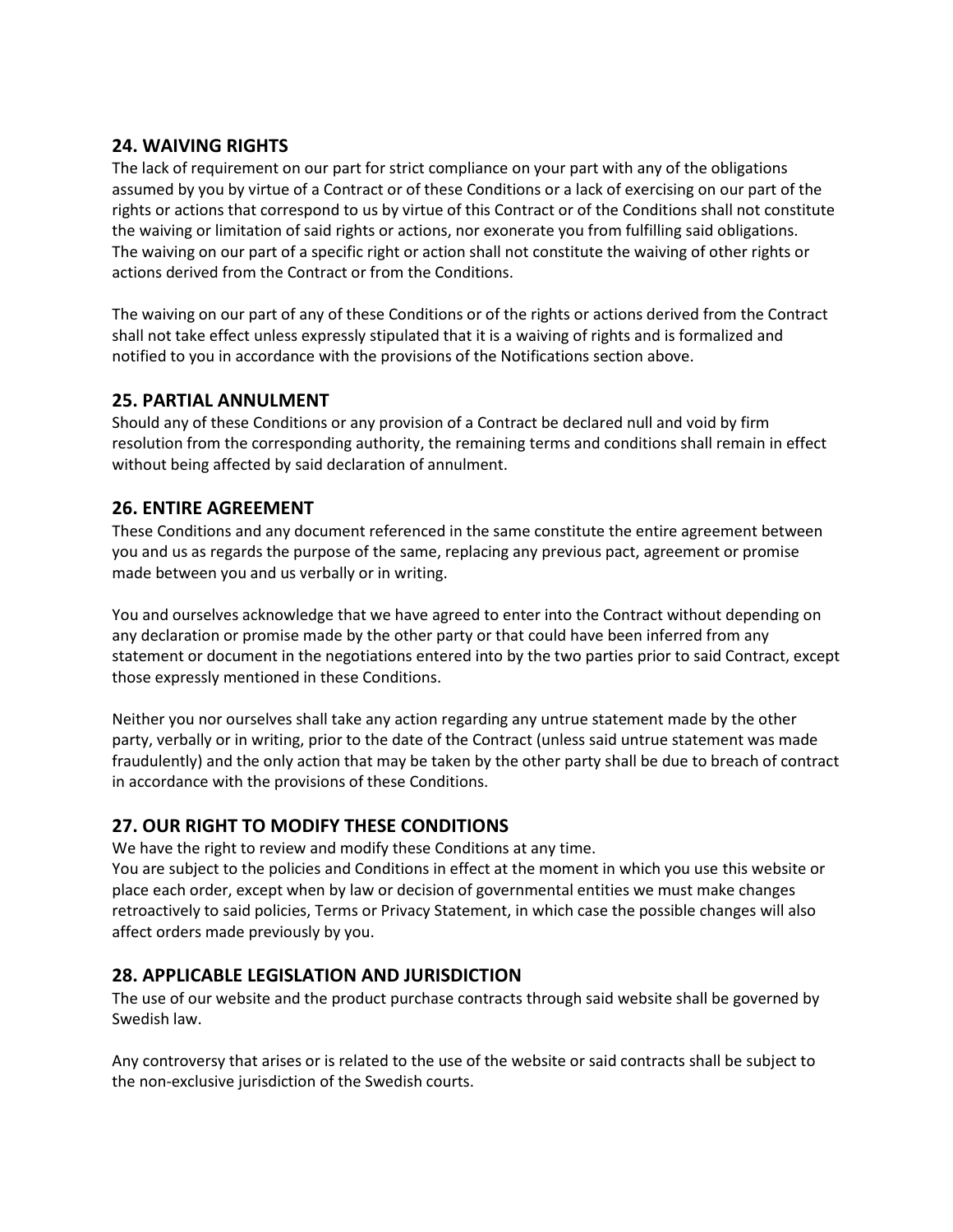If you are entering into the contract as a consumer, nothing in this clause shall affect the rights you have, as recognized in any applicable legislation in effect.

If you as customer consider your rights to have been breached, you can address your complaints to us using the contact details in section regarding Right of withdrawal, in order to seek an out-of-court settlement.

In this regard, if the purchase between you and us has been concluded online through our website, we hereby inform you, in line with EU Regulation No. 524/2013, that you are entitled to seek such out-ofcourt settlement through the platform for online dispute resolution, accessible through the Internet address [http://ec.europa.eu/consumers/odr/.](http://ec.europa.eu/consumers/odr/)

For consumer dispute resolutions in Sweden, you are advised to contact ARN in the first instance at [http://www.arn.se.](http://www.arn.se/)

#### **29. COMMENTS AND SUGGESTIONS**

Your comments and suggestions are always welcome. Please send any comments and suggestions through our Contact form on our webpage/app.

Moreover, there are official claim forms available to consumers and users. Those can be requested by through our Contact form.

Last updated on 2022-04-29